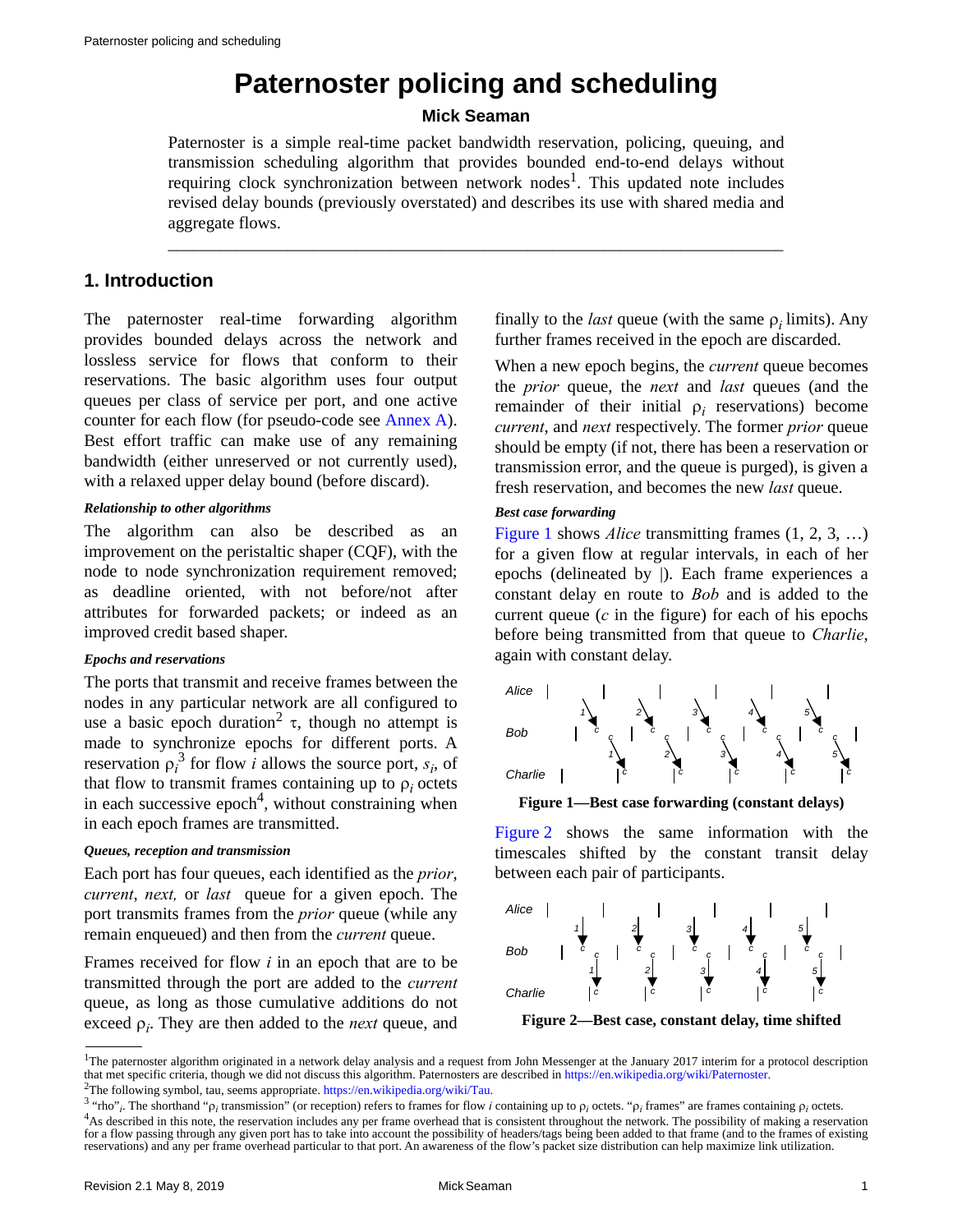#### *Transmission order not overconstrained*

The queues do not have to be serviced as pure FIFOs, provided that the transmission selection used provides the reserved bandwidth to any frames eligible for transmission in an epoch, and the *prior* queue is emptied before any frames are taken from the *current* queue.<sup>5</sup> If one or more packet can be transmitted, then one of them should be.

#### *Worst case flow interference*

Paternoster makes no assumptions about the relative speeds of links and fan-in (how many links might contribute frames to a flow on a single outbound link). All the frames that could be received for a given outbound link might arrive at the same time, or with any other inconvenient timing. Delays caused by interfering flows are not predictable, except for the fact they do not compromise the delay bound. Consider, for example, a flow passing through *Alice*, *Bob*, and *Charlie*, top to bottom in [Figure 3](#page-1-0) .



**Figure 3—Cross-flow interference**

<span id="page-1-0"></span>Frames for some other flows sharing the *Alice*-*Bob* link might arrive at *Alice* and depart at *Bob* (as shown in blue), while others (in red) share the *Bob*-*Charlie* link. If these cross-flows each comprise a single frame per epoch, each arrive on separate links, and collectively dominate the bandwidth on the shared links, frames for our victim flow (top to bottom) can be queued for transmission at any time within their selected epoch. The delay variation for one hop can, with the interfering cross-flows as shown, be independent of the delay on the next.<sup>6</sup>

### *Bunching and queue draining*

*Alice* could transmit frames for a given reservation towards the end of one epoch and towards the beginning of the next. *Bob* might then receive both (sets of) frames<sup>7</sup> in a single epoch, adding the first to the *current* queue and the second to the *next* as in the two scenarios shown in [Figure 4](#page-1-1).



**Figure 4—Variable transmission timing**

<span id="page-1-1"></span>Because frames for a flow *i* can arrive and be added to the *current* queue at the end of an epoch, paternoster permits the transmission of up to  $2\rho_i$  octets of that flow in an epoch: i.e. all the frames in prior epoch's *current* queue (now labelled *prior*) in addition to any frames received in the present epoch for which bandwidth is available. See [Figure 5.](#page-1-2)



<span id="page-1-2"></span>The bandwidth allocated for any service class should exceed the sum of the reservations for that class by at least one maximum sized packet (for that class) per epoch. Thus, in any epoch, a completely full *prior* queue can be transmitted and an opportunity provided to transmit at least one frame from the *current* queue.<sup>8</sup>

<sup>5</sup>FIFO transmission is required for aggregate flows, see later.

<sup>&</sup>lt;sup>6</sup>Given more information about other flows the delay variance, and indeed the end to end delay bound for the victim flow, can be reduced, but that would run counter to the spirit of paternoster (simple calculation without the assuming overall knowledge of flow patterns) and tend towards Asynchronous Traffic Shaping. In the latter's terms paternoster assumes a worst case multiplexing delay at each hop.

 $^7$  The figures show selected packets and their timing relative to each node's epochs. They should not be taken to imply that reservations accommodate only one or two packets per epoch—other packets with similar timing (or timing irrelevant to the point being made) may have been transmitted.

<sup>&</sup>lt;sup>8</sup>If the *current* queue is empty at the start of the epoch it is not necessarily the case that one of its packets will be transmitted, even if it is not empty at the end of the epoch. However if the *current* queue (the prior epoch's *next* queue) is not empty at epoch start it will contain at least one packet less than its reservation permits by epoch end, thus allowing at least two packets to be taken from the *next* queue (if it contains those packets at epoch end) when it becomes the *current* queue in the following epoch. Thus the queues will progressively drain, even if the current queue is replenished a steady rate, up to the point where intervals of no reception allows following bunched reception to occur again.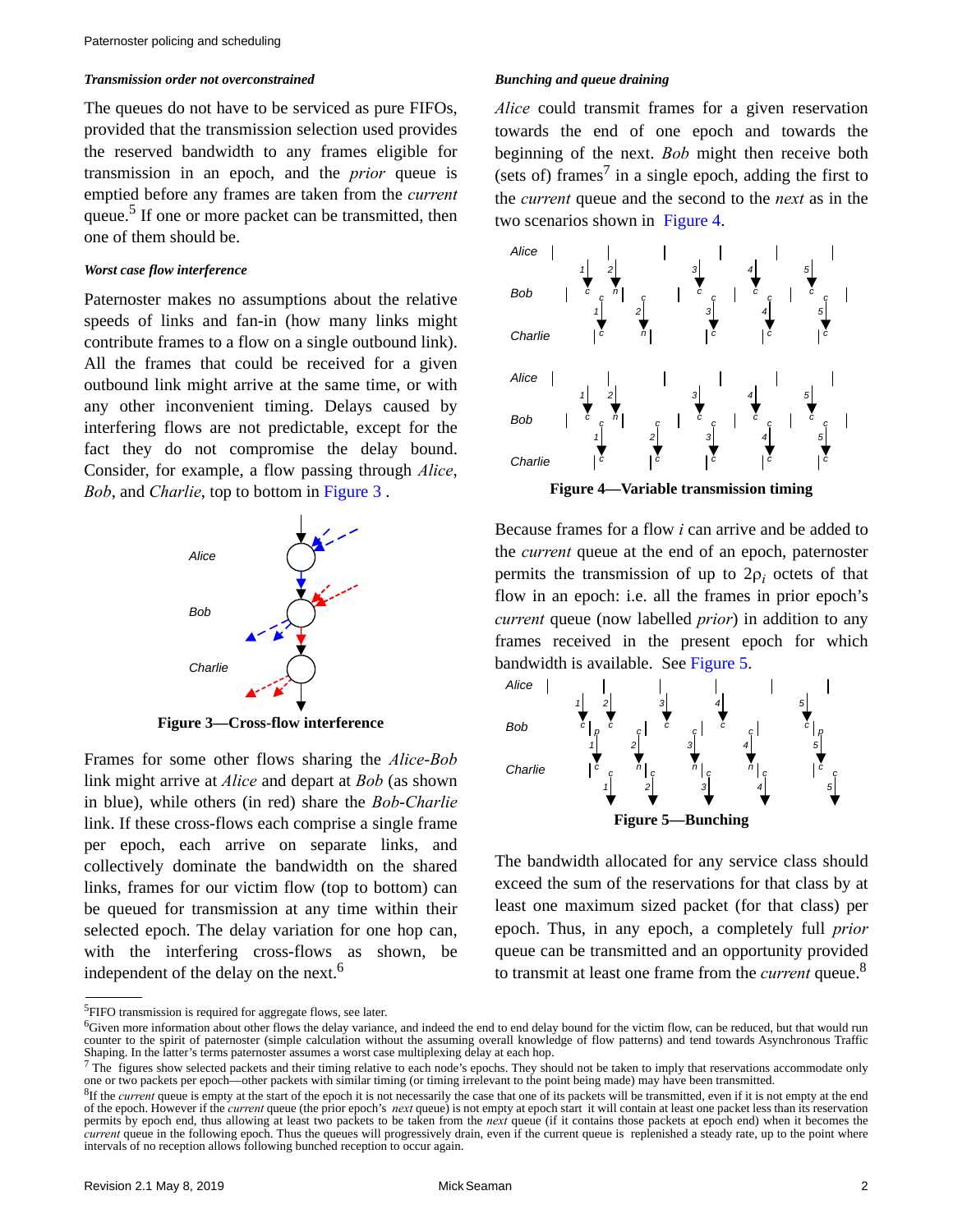In [Figure 5](#page-1-2), frames 2, 3, and 4 are received into *Charlie*'s *next* queue, with reception into *Charlie*'s *current* queue only when *Alice's* in-epoch transmission timing of frame 5 reverts to that used for frame 1. If *Alice* persists with the timing used for frame 4, the delay associated with *Charlie* receiving into *next* and transmitting in the following epoch will also persist, and the effect of allowing *Bob* to transmit from both *prior* and *current* queues in a single epoch has been to move the delay from *Bob* to *Charlie*. That persistent delay is a consequence of the general rule that a flow will not drain from network queues if the applied load matches the network service rate.  $\rho_i$  is an upper bound for Alice's transmission of flow *i* in an epoch, not a desirable operating point.

Alice could decide to transmit one less frame than permitted in each epoch. However, end-to-end delay is a critical parameter for applications requiring bounded delay and is a multiple of  $\tau$ , so the latter may be chosen to accommodate transmission of a just one frame from each of a number of participants. Doubling  $\rho_i$  to facilitate queue draining would double delay bounds and halve the available bandwidth. A flow source does better by using a slightly longer epoch: with  $\tau_{si} = 1.25\tau$  and a single frame per epoch, a network node can reduce any backlog every fifth epoch (on average). See [Figure 6](#page-2-0).



<span id="page-2-0"></span>*Charlie* does not add a frame to his next queue in the epoch following the reception of frame 3, so the following frame 4 is added to the current queue (and is eligible for transmission) in the epoch after that.

#### *Transmit bursts*

If frames containing  $2\rho_i$  octets for flow *i* are transmitted in a single epoch (transmission of a full *prior* queue, holding frames all received into the *current* queue of the previous epoch, plus complete use of the present epoch's *current* queue), then at most  $\rho_i$  octets will have been transmitted in the immediately prior epoch (from the *prior* queue for that

epoch) and at most  $\rho_i$  octets can be transmitted in the following epoch (because the present epoch's *current* queue will be exhausted).9 See *Bob's* transmissions 1 and 2 in [Figure 5](#page-1-2).

#### *Receive bursts*

A receiver (whose epochs are assumed not to be aligned with the transmitters passing it packets) can thus receive, in one of its own epochs, at most  $3\rho_i$ octets for flow *i*  $(2\rho_i)$  towards the end of one of the transmitter's epochs and  $\rho_i$  from the beginning of the next, or  $\rho_i$  from the end of one and  $2\rho_i$  from the beginning of the next). Those frames are added to the *current*, *next*, and *last* queues. See [Figure 7](#page-2-1).



<span id="page-2-1"></span>While a frame can spend up to four epochs at a node<sup>10</sup> (e.g. frame 3 at *Charlie* in [Figure 7\)](#page-2-1) that is only possible if prior frames have been delayed and the frame in question has caught up (concertinaed) with them. The delay expands the burst, resulting in less delay at subsequent nodes. Alternatively the burst can propagate, with the later packets spending less time at the intervening node (e.g. propagating from *Charlie* to *Don* in [Figure 8](#page-2-2), with frame 3 spending at most two epochs at *Charlie*).

<span id="page-2-2"></span>

<sup>&</sup>lt;sup>9</sup>Because transmitting more than one epoch's worth of traffic in one of the transmitter's epochs depends on carrying over traffic from the prior epoch, once a transmitter has transmitted two epoch's worth in a single epoch it cannot do so again until it has accumulated an epoch's worth of backlog. The scenario 2|1|2 is not possible.

<sup>&</sup>lt;sup>10</sup>Less the allowance made for queue draining (previously described) and for variable transit delays (see later). The fact that *Charlie* does not transmit anything in the epoch in which he receives frames 1, 2, and 3 may require explanation. These may have all been received too late to be transmitted in that epoch (frames for other flows may also have been received after the start of the epoch, but before these frames, and are taking the bandwidth). Frames in the *prior* queue at the start of an epoch are guaranteed to be transmitted by the end of the epoch, other frames can be delayed to a following epoch.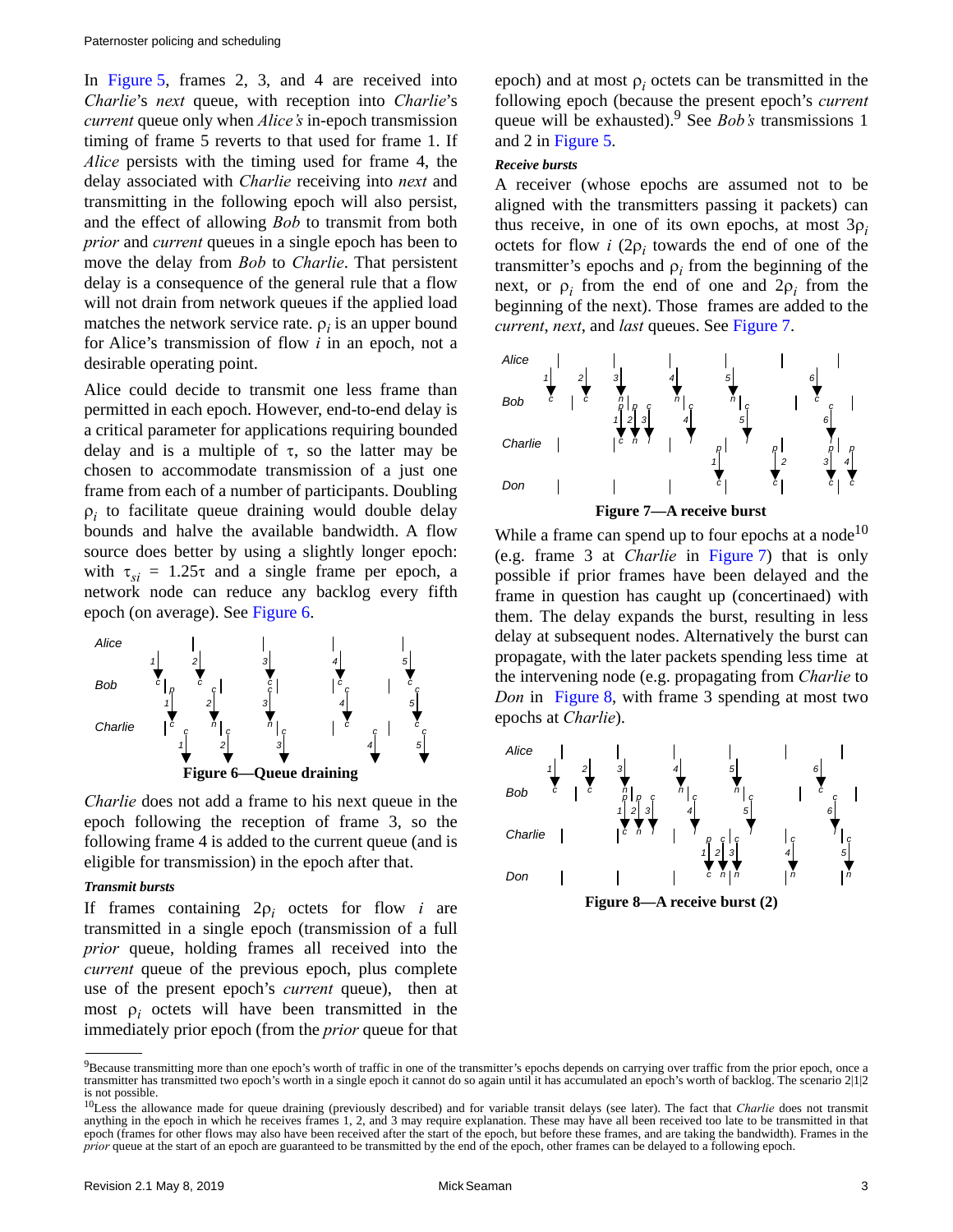#### *Buffering requirements*

The buffering at a node, for a service class, is bounded by the total per epoch reservation for that service class, multiplied by the number of per epoch queues (four *prior*, *current*, *next*, and *last*).11 This may seem high, but is a consequence of the worst case receive assumptions described above.

#### *Transit delay variations*

If the participant to participant transit delay varies then the frames of two transmission epochs can be received in a single epoch, even if there is no variation in initiating transmission. See [Figure 9](#page-3-0).



<span id="page-3-0"></span>If transit delay is measured from a transmitter's acquisition of the last octet of a frame to be forwarded to the recipient's acquisition of that last octet<sup>12</sup>, then variations in packet size imply variations in transit delay. Preemption can also significantly increase the on-the wire transit time, and transit time variability, of a preempted frame. The receiving node can contribute a variable delay if, for example, the assignment of a received frame to an epoch queue is only made once that frame has transited an internal forwarding fabric.

However, if the time to transmit a full *prior* queue, plus the transit delay variation, plus any difference between participants' epoch durations does not exceed  $\tau$ , then extra queues are not required: four epoch's reservations cannot be received in a single epoch (in [Figure 8](#page-2-2) frames 1, 2, and 3 from *Bob* are not delayed to the extent that *Charlie* receives them in the same epoch as frame 4). Any bandwidth given up to satisfy this constraint can be used by best effort traffic.

#### *End-to-end delay bounds*

While the maximum frame delay at a single node is node is  $4\tau$ , this delay cannot be encountered at every node (see discussion of [Figure 8](#page-2-2)). The worst case end-to-end delay can be bounded without attempting to enumerate every possible forwarding pattern by observing that earlier arrival of any given frame at any node will not lead to its later departure. We can, therefore, bound delays based on those experienced by

a set of frames spaced out for easy analysis. See [Figure 10](#page-3-1).



<span id="page-3-1"></span>An initial frame 1, transmitted by *Alice* at the end of an epoch, arrives at each subsequent node just after (arbitrarily close to) the beginning of an epoch, is received into the *current* queue for that node, and is transmitted from the *prior* queue just before (arbitrarily close to) the end of the following epoch. Ignoring the constant portion of the node to node transit delay<sup>13</sup>, this delays the frame by  $2\tau$  for each hop internal to the network, a total of  $(2h - 1)\tau$  (where *h* is the number of hops from source to destination). A second frame, transmitted  $\tau$  after the first, experiences the same delay. *Alice* transmits frame 3 at the beginning of an epoch, arbitrarily soon after frame 2. That frame will experience a  $3\tau$  delay at Bob, and then  $2\tau$  at each subsequent node for an end-to-end total of 2*h*. Frames 4 and 5, transmitted at *Alice's* earliest following opportunities also experience an end-to-end delay of (at most)  $2h\tau$ , our end-to-end bound. While detailed analysis of over-provisioning, fan-in, transmission speeds, and packet sizes can reduce this bound, the attractiveness of a good simple scheme is not having to do that analysis.

#### *Class of service epochs*

The duration of an epoch,  $\tau$ , does not have to be the same for each class of service (though must be consistent network wide). If differing epochs are used they are arranged and used in a way that ensures each does provide the requisite bandwidth for each class of service in each epoch. One possibility is to use strict priority transmission selection, with lower priority classes using a period of twice the duration of the higher priority classes and an epoch start that is aligned with that of alternate high priority epochs. In this arrangement the amount of bandwidth that the higher priority classes can take from that available to those of lower priorities is consistent for each of the

<sup>&</sup>lt;sup>11</sup>See later for circumstances when the use of additional epochs (and hence the use of additional queues) might be warranted.

 $12A$  useful measure for present purposes since it measures the interval between the time at which the transmitter can check the FCS and make decisions on the frame, including initiating transmission, and the time at which the recipient can do likewise.

<sup>&</sup>lt;sup>13</sup>Assuming that the variable portion is at its maximum, taking up all the slack provided for it.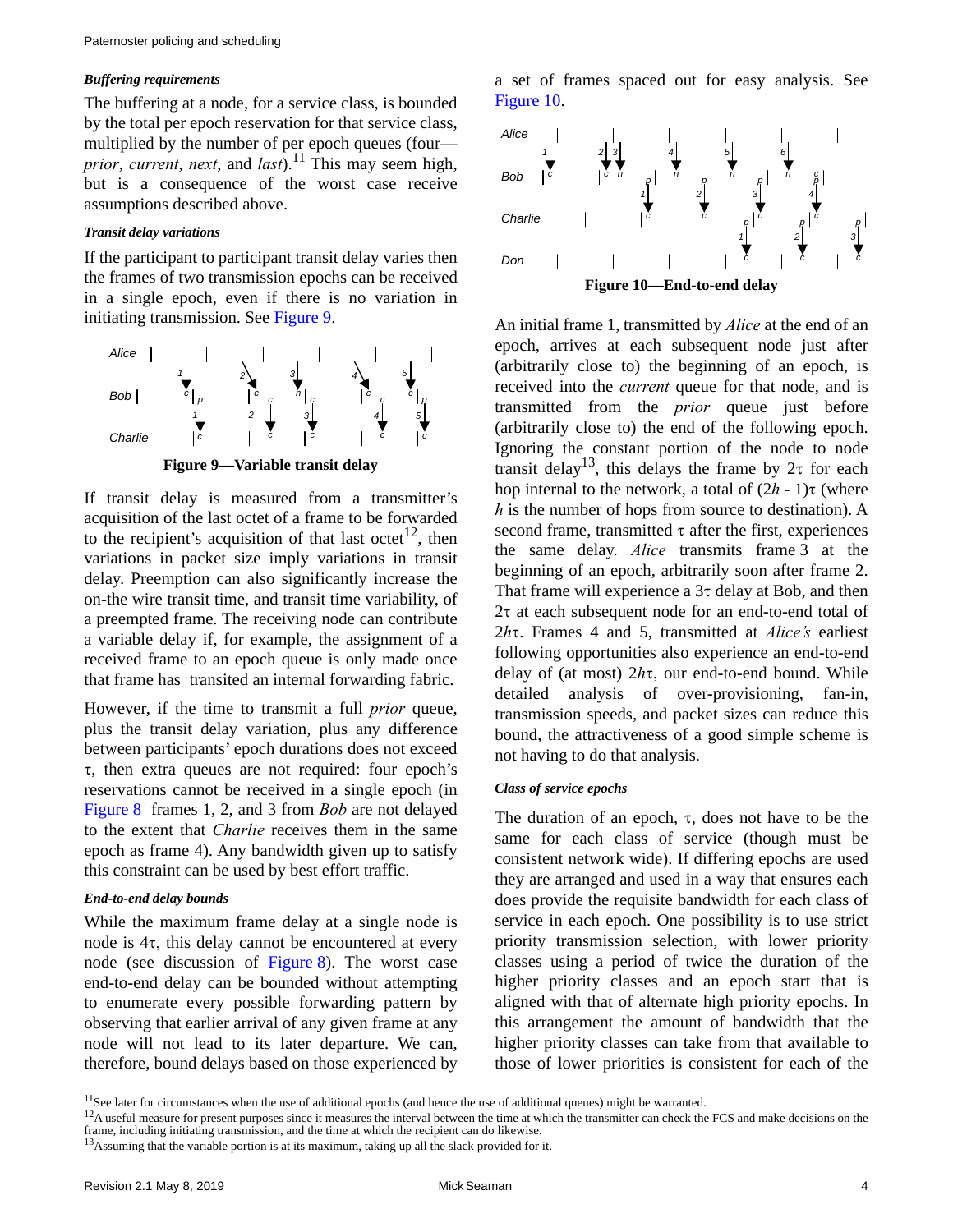latter's epochs (which would not be the case if the epoch starts were not aligned).

# *Additional epochs*

Additional epochs, with *next but one*, and *next\_but\_two*, … queues before *last* can be used to accommodate network links with greater transit delay variation,  $14$  without the need to have a separate network-wide class of service (with increased  $\tau$ ) to carry traffic that transits (or might transit) those links. The additional queues are needed only in the nodes attached to those links. They provide play-out buffering to shape traffic entering regions of the network using the usual four queues.

# *Best effort*

As described above, best effort frames can be transmitted at a strictly lower priority, filling in the transmit opportunities left by reserved traffic in any given epoch. The bandwidth remaining after fixed reservations should allow for at least one maximum sized best effort frame per epoch , so the transmission of a best effort frame that extends from the end of one epoch into the start of another does not violate the reserved bandwidth commitment for the latter.

The amount of best effort traffic already queued can also be compared with the spare bandwidth available for forthcoming epochs and further best effort packets dropped if their anticipated transmission time is too far into the future—effectively sizing the best effort queue to provide delay bounds. A multi-queue algorithm can be used to bound transmission delays without restricting the amount of bandwidth used in an epoch.

# *Comparison with peristaltic shaping*

The peristaltic shaper (802.1Qch, Cyclic Queue and Forwarding) synchronizes the epochs used by bridges throughout the network and (in paternoster algorithm terms) queues each relayed frame for the *next* epoch and transmits only from the *current* epoch. The peristaltic shaper's worst case forwarding delay through a single bridge is  $2\tau$ . However the peristaltic shaper's synchronization means that the delay across a network of *h* hops is between  $(h - 1)\tau + \delta$  and  $(h +$  $1$ / $\tau$ + $\delta$ , where  $\delta$  is the forwarding delay through a single relay, ignoring the eventual transmitting port's queuing strategy. The paternoster algorithm's network delay will be between  $h\delta$  and  $2h\tau$ , though the average delay is likely to be strongly weighted to the lower of these—if none of the inputs to the network vary each relayed frame will be queued and transmitted within the *current* epoch.

As compared with the peristaltic shaper then, the paternoster algorithm gives up some delay predictability in exchange for not requiring clock synchronization and for reducing the average delay. It should also be pointed out that the constraints on epoch duration  $\tau$  are not the same for both algorithms. If the peristaltic shaper receives more than an epoch's permitted reservation within an epoch, the excess has to be discarded, whereas the paternoster algorithm can distribute the unevenly spaced input over two successive epochs, and can thus provide the same service with half the epoch duration. Against this has to be set the possible difficulty of making small reservations when using very short epochs.

# *Average end-to-end delays*

More needs to be said about the potential benefit of reducing average delays. A recent but generally expressed view is that the users of time sensitive networks only care about the delay bound guarantee, and that any earlier delivery of any particular frame is irrelevant. In the short term, and for particular uses cases, this may be true: in simple control applications bounding the delay in a negative feedback loop is vital to stability; control theory is an intensely difficult subject, and forcing re-engineering of existing applications when introducing a new sensor network may be prohibitively expensive. However in the longer term focusing solely on the delay bound might causes us to miss significant opportunities. A delay bound requirement for satisfactory operation can be significantly tighter than that for stability limits.<sup>15</sup> Designing to that tighter bound may preclude the replacement of TDM small cell networks with packet networks in some applications. The speed with which a controlled task can be accomplished is often important, and can benefit from lower delays than those essential for maintaining control stability while it is being performed. Some control paradigms use models of the expected plant response to efferent copies of control inputs together with time compensated feedback, and we should be able to take advantage of those paradigms.

<sup>14</sup>Connecting local sites across provider networks, for example.

<sup>&</sup>lt;sup>15</sup>The timing requirements for virtual reality applications serve as an example. Is it sufficient for the user to be just on the right side of throwing up throughout the whole performance, or is something much better 99.99% of the time desirable. Considerations of external factors point out other examples where wild excursions from the controlled ideal are tolerated as long as they are infrequent (and not attributable to a design defect).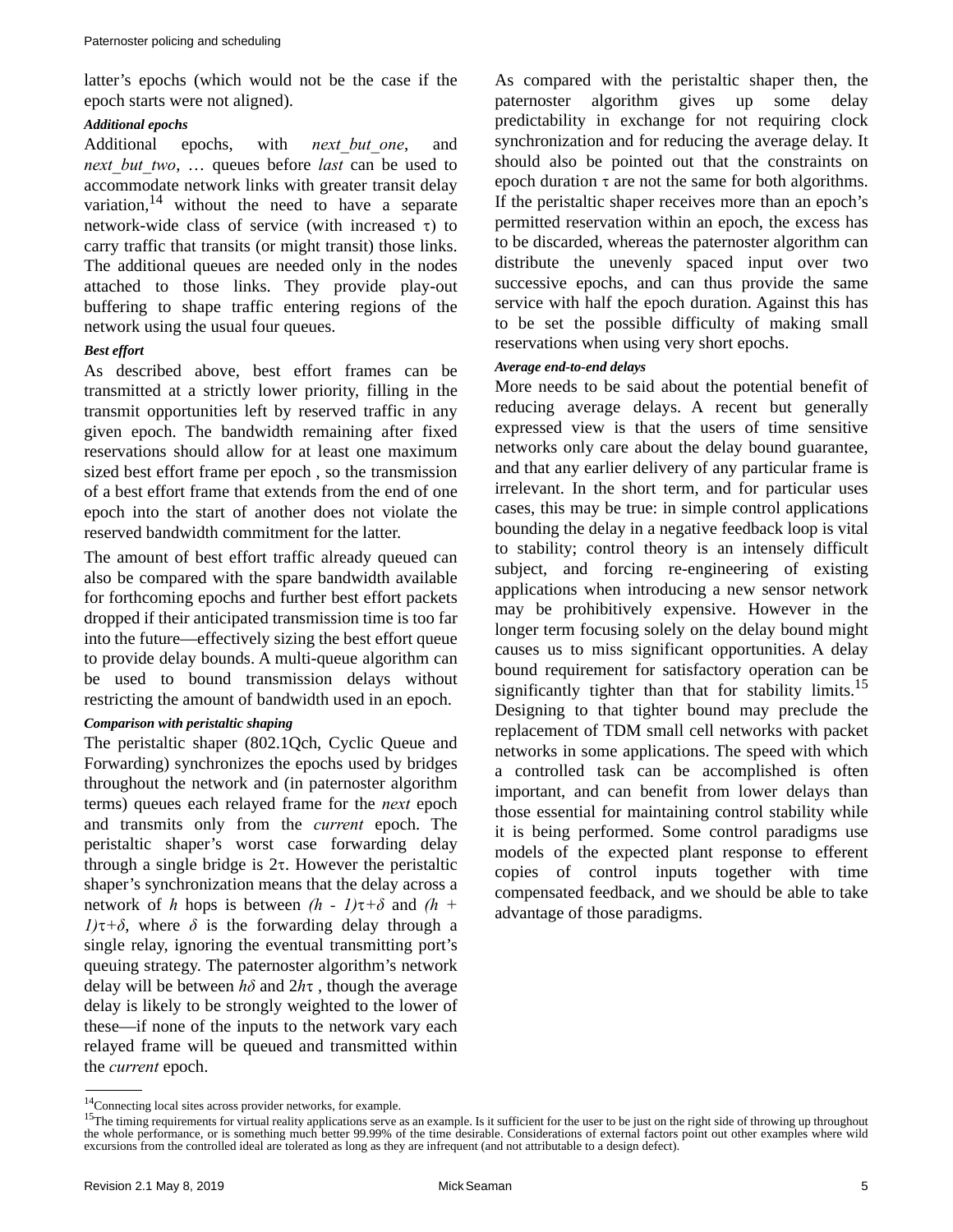# **2. Shared media**

Paternoster can be used with shared media that supports (at least) two levels of per frame priority.<sup>16</sup>

#### *Priority use*

Precedence is given to frames transmitted from the *prior* queue for each port attached to the shared media. Frames in the *current* queue on any port are not transmitted until all the *prior* queues have been drained.17 The various port's epochs do not have to be aligned<sup>18</sup>: as long as the sum of the reservations for all the ports do not exceed the medium's capacity, each of the *prior* queues will drain in its own port's epoch.

#### *Examples*

[Figure 11](#page-5-0) shows the *prior* queue occupancy over time for three ports<sup>19</sup> attached to the same shared medium. Received frames are not added directly to a *prior* queue. At the beginning of each of a port's epochs its *prior* queue contains the frames (if any) left on the previous epoch's *current* queue. At a maximum this will be the sum of the reservations for that port. For simplicity the figure shows that maximum, neglecting the possibility that frames from that queue could have been transmitted in the previous epoch at a time when all the *prior* queues are empty.



<span id="page-5-0"></span>Since the sum of the reservations for all the ports is less than the total available bandwidth, there will be at least one period in each epoch when all the *prior* queues have been drained. [Figure 12](#page-5-1) and [Figure 13](#page-5-2) show the *prior* queue occupancies for the same reservations in scenarios where Bob's epochs are offset.

<span id="page-5-1"></span>

#### <span id="page-5-2"></span>*Urgency not 'fairness'*

In each of the figures, the queues are shown as draining and equal rates when two (or more) current queues are occupied at the same time. This is not an essential feature of the algorithm, it is sufficient that the available bandwidth be used to drain any non-empty *prior* queue. Above the MAC, paternoster is using priority to communicate urgency<sup>20</sup>—meeting delay bounds depends on draining those queues. Per packet priority is sufficient, and indeed all the frames for the highest priority for a given port might be transmitted before giving the next port a chance to transmit, though delay variance should improve with a more granular approach to frame interleaving.

<sup>&</sup>lt;sup>16</sup> A priority mechanism has been proposed (though not currently adopted) for use with 802.3 PLCA (Physical Layer Collision Avoidance). As I understand this proposal, two (or more) levels of priority are encoded in the Beacon that is passed around the (logical) ring of stations attached to the shared media. A station that has a highest priority frame to transmit can take immediate advantage of the passing Beacon, a station with a frame of lower priority might encode that priority in the Beacon and transmit if the Beacon comes round again with no increase in its priority field. There are some obvious details/variants to such a scheme, and here is no need to spell them out here, other than to note that the goal is absolute priority - not the physical layer's opinion of fairness. There is no need to revisit the discussions of the early 1980's.

<sup>&</sup>lt;sup>17</sup> Frames in the *next* and *last* queues are not candidates for transmission until changes in epoch identify them as on the *current* queue. As per the paternoster algorithm they are not transmitted: to do so early would risk frame loss further on the path to their destination. Best effort frames can share the lower priority level with frames from the *current* queue, though they are queued separately. An obvious plan would prefer transmission from the *current* queue (if not empty) though if there really is no value in delivering earlier than necessary to meet the guaranteed delay bound, *best effort* should be preferred over *current*. <sup>18</sup>Though there are, as in the basic paternoster algorithm

<sup>19</sup>Our familiar friends *Alice*, *Bob*, and *Charlie*, this time in a different configuration.

<sup>&</sup>lt;sup>20</sup>A more sophisticated scheduling algorithm than paternoster might use finer grades of relative urgency to coordinate access to the shared media, reflecting a frame's queue residence time, but I would expect diminishing returns for increased complexity, with priority signalling still the appropriate mechanism.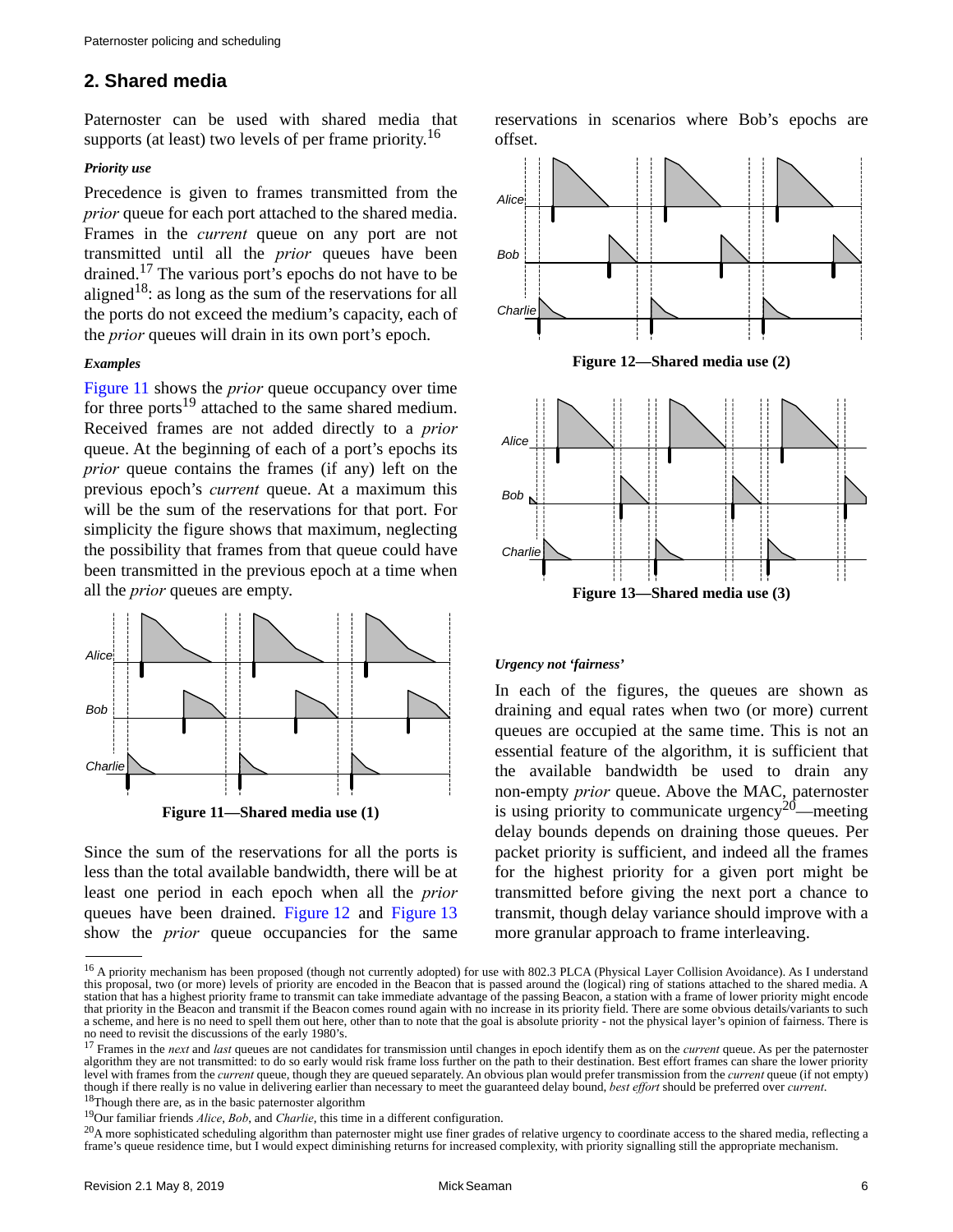# **3. Aggregate flows**

While the per-flow state required by paternoster may meet the needs of networks using per-flow reservation and monitoring, there is always interest in reducing or eliminating per-flow state. This section considers the effect of applying a single bandwidth allocation to multiple individual flows, assuming that each first hop polices its flows separately and that each node has sufficient flow recognition capability to determine which flows are, or are not, in an aggregate.

# *Forwarding constraints*

An aggregate flow's reservation can be large, possibly covering all the frames on a link for a given service class. The bounded delay and lossless characteristics of individual flows are preserved by constraining how they are multiplexed into an aggregate, how the aggregate is forwarded, and how individual flows are demultiplexed from the aggregate.

# *Individual flow forwarding (recap)*

When frames for an individual flow are forwarded, the first frame transmitted from a *prior* queue to the next port on the path to its destination will be $2^1$ :

- a) received into the *current* queue, and forwarded by before the beginning of receiver's next epoch; or,
- b) received into the *current* queue, and forwarded from the receiver's *prior* queue in its next epoch; or,
- c) received into the *next* queue, and forwarded from the *current* queue in the receiver's next epoch; or,
- d) received into the *next* queue, and forwarded from the *prior* queue in the receiver's next but one epoch.

Any subsequent frames from that *prior* queue will be treated in the same way, or as specified by a later item in the above list, or:

- e) received into, and forwarded from the *current* queue in the receiver's next epoch; or,
- f) received into the *current* queue in the receiver's next epoch, and forwarded from its *prior* queue in the following epoch.



<span id="page-6-0"></span>**Figure 14—***prior* **queue next hop possibilities**

[Figure 14](#page-6-0) illustrates these possibilities for a frame forwarded by *Bob* to *Charlie*, with *Charlie's* epochs identified (*first*, *second*, *…*) relative to the first that could receive *Bob's* initial transmission.

# *Potential aggregate multiplexing issues*

If *Charlie* multiplexes the frames from *Bob* with those of another flow (from *Brian*, say) received on a different port, using only parameters associated with their combined reservation(*aggregate*, say) some of *Brian's* frames that his individual flow reservation would have forced into *Charlie's next* queue [e.g. cases (c) and (d) above] could take advantage of that larger reservation and be received in the *current* queue [as per case (b)]. Those frames, by lowering the remainder of *aggregate* associated with that *current* queue could displace one or more of Bob's frames that his individual reservation would have enqueued in *current* [as per case (b)] into *next*, potentially delaying their transmission [as per case (d)]. Frames are not lost as a result of this shift, as there is both sufficient bandwidth to accommodate the aggregate flow and that bandwidth is being used (otherwise the shift would not occur). However the transit delay experienced by *Bob's* frames can have a greater variance. A burst from *Brian* (as in [Figure 7](#page-2-1)) could result in frames from *Bob's prior* queue being enqueued in *Charlie's last* queue, and an additional epoch delay before they are transmitted by *Charlie*.

An individual flow might be multiplexed into a larger aggregate at multiple nodes on the path to its destination, each adding this extra delay.

# *Aggregate multiplexing*

To avoid the delays described above, a node that multiplexes flows received on two or more ports into an aggregate flow transmitted on a third port uses the reservations for each of the flows received on each reception port to select between the outbound port's *current*, *next*, and *last* transmit queues. The delays experienced by the individual flows' frames within an aggregate are those that would occur if their individual reservations had been used.

# *Fifo forwarding*

As previously described, the paternoster algorithm does not constrain transmission order beyond requiring transmission of all frames from a *prior* queue before any from the same port's *current* queue. However that does raise the possibility of preferring

<sup>21</sup> There is no later reception queue than *last*. Frames transmitted can be transmitted from both *prior* and *current*, and those from *current* are guaranteed to be received without loss. Since *current* could fill the *last* queue, frames from *prior* must be received into *current* or *next*. Frames from a single transmit queue cannot overrun a single reception queue, so if frames from *prior* were being received into *next* in the receiver's preceding epoch and that *prior* queue is not yet exhausted its remaining frames will be received into *current* (renamed on the change in the receiver's epoch) in the receiver's present epoch. If they were being received into *current* in the preceding epoch they will be now be received into the new, separate, *current* queue for the present epoch.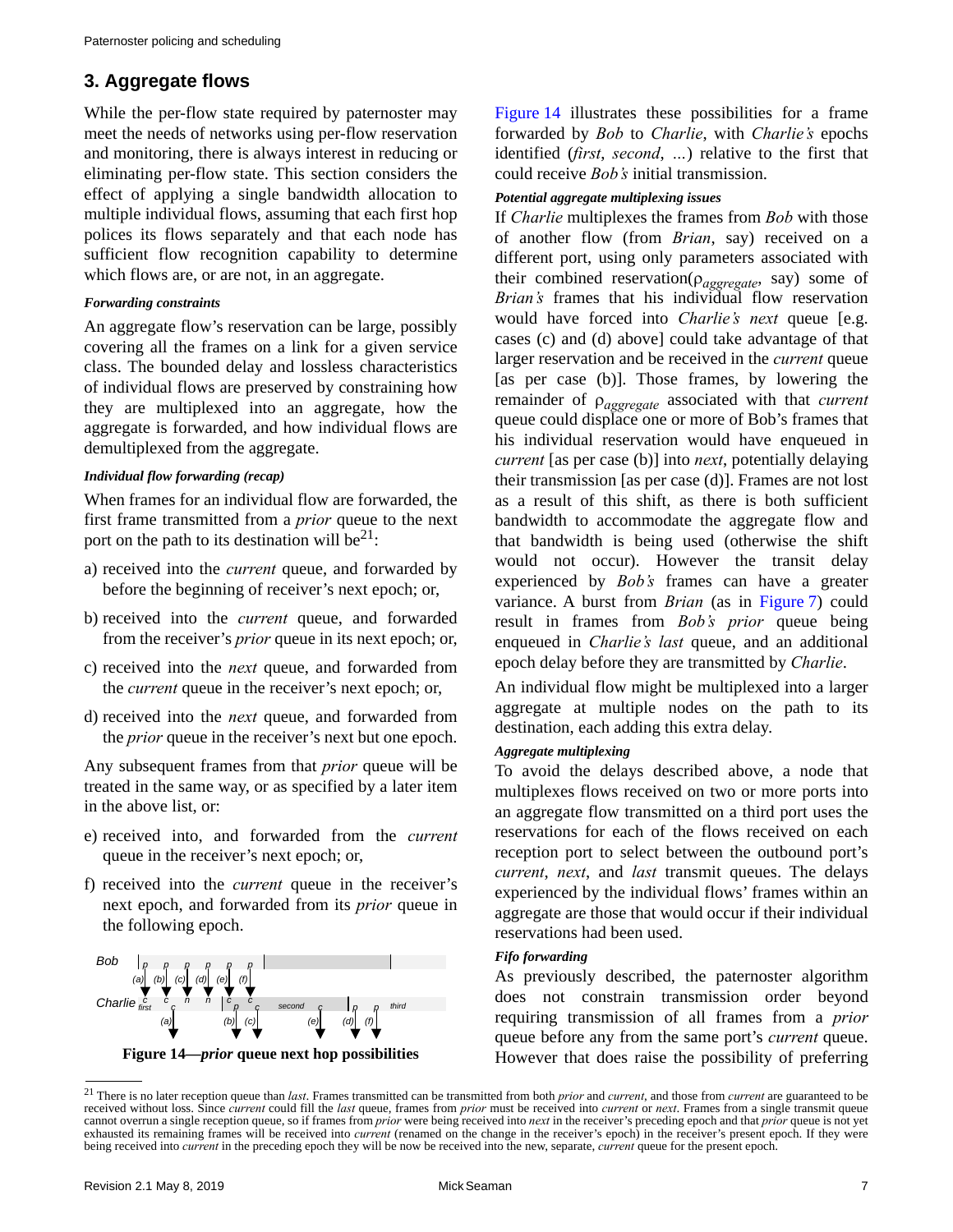(deliberately or accidentally) frames of one individual flow constituent of an aggregate flow over another, progressively shuffling some flows' frames earlier (and those of other flows' later) in the outbound queues of successive ports along the aggregate's path. This shuffling increases the probability of any given port queue (*current*, *next*, or *last*) containing more frames for an individual flow than would be permitted by that flow's individual reservation. This is not a problem while the aggregate is forwarded as a whole, but can be when it is demultiplexed. The effect is reduced, and its analysis simplified, by requiring FIFO transmission of the *prior* and *current* queues when they include an aggregate flow.

# *Aggregate forwarding and individual flow bursts*

If any aggregated individual flow *i* does not consume its  $\rho_i$  contribution to the  $\rho_{aggregate}$  permitted in a forwarding port's transmission queue, another flow *j* can add more frames than  $\rho_i$  would permit. If  $\rho_{aggregate}$  is much greater than  $\rho_j$ , this accumulation could occur at every hop on the aggregate flow's path. While *j's* frames near the front of the queue could have been delayed by up to  $2\tau$  per aggregate hop, the following frames might have experienced minimal delays unchecked by  $\rho_j$ . A given queue at aggregate hop *a* could contain an excess of a much as  $2a\rho_j$  octets for *j* (see Figure  $15^{22}$ ). The excess could also be distributed over adjacent queues, though (as in individual flows) cannot be repeated until after a lull. A limit (in a single queue) to this accumulation is reached as *a<sup>j</sup>* reaches *aggregate*.



**Figure 15—Flow burst within an aggregate**

#### <span id="page-7-0"></span>*Aggregate demultiplexing*

Each frame demultiplexed from an aggregate flow (into an individual flow or another aggregate) is assigned to a queue that reflects its eligibility time for transmission, using additional epochs (each with its queue) to remove any burst accumulation within the aggregate. These queue can require additional buffering, since it can be occupied for longer before being recycled, $2^3$  with an upper bound based on a hypothetical worst case as follows: the demultiplexed flow has been experiencing the maximum possible cumulative delay through the nodes in the aggregate's path, due to the presence of cross-traffic (not in the aggregate), despite the fact that all the other flows in the aggregate are quiet, then the cross flows become silent, allowing all the delayed frames to arrive at the demultiplexing point at the total aggregate rate, while they depart at a rate set by the reservation for the demultiplexed flow. In this scenario, the additional buffering for a demultiplexed flow  $j$  that is small compared to the aggregate, which is itself small compared to the overall link bandwidth is 2*a<sup>j</sup>* . The worst case additional buffering for an aggregate that is demultiplexed occurs when demultiplexing a flow that has a reservation that is half of the aggregate's total, and is  $a \rho_{\textit{agoregate}}/2$ .

# *Aggregate delays*

The maximum end-to-end delay of  $(2h - 1)\tau$  for an individual flow is not increased by including that flow in one or more aggregates along its transmission path. The additional epochs required to 'play out' individual bursts within an aggregate do not add to the delay bound, since they are only used when frames have arrived early relative to previously delayed frames.

<sup>&</sup>lt;sup>22</sup> In the figure, *Eric* does not receive a frame 7 in the same epoch as frames 1 through 6. That is a possibility, but is difficult to show latest possible transmission and earliest possible reception node to node in a figure where transmissions take up space (time).

<sup>23</sup>As opposed to following the usual four epoch sequence, with potential reuse of an emptied *prior* queue's buffer' for the *last* queue in the following epoch.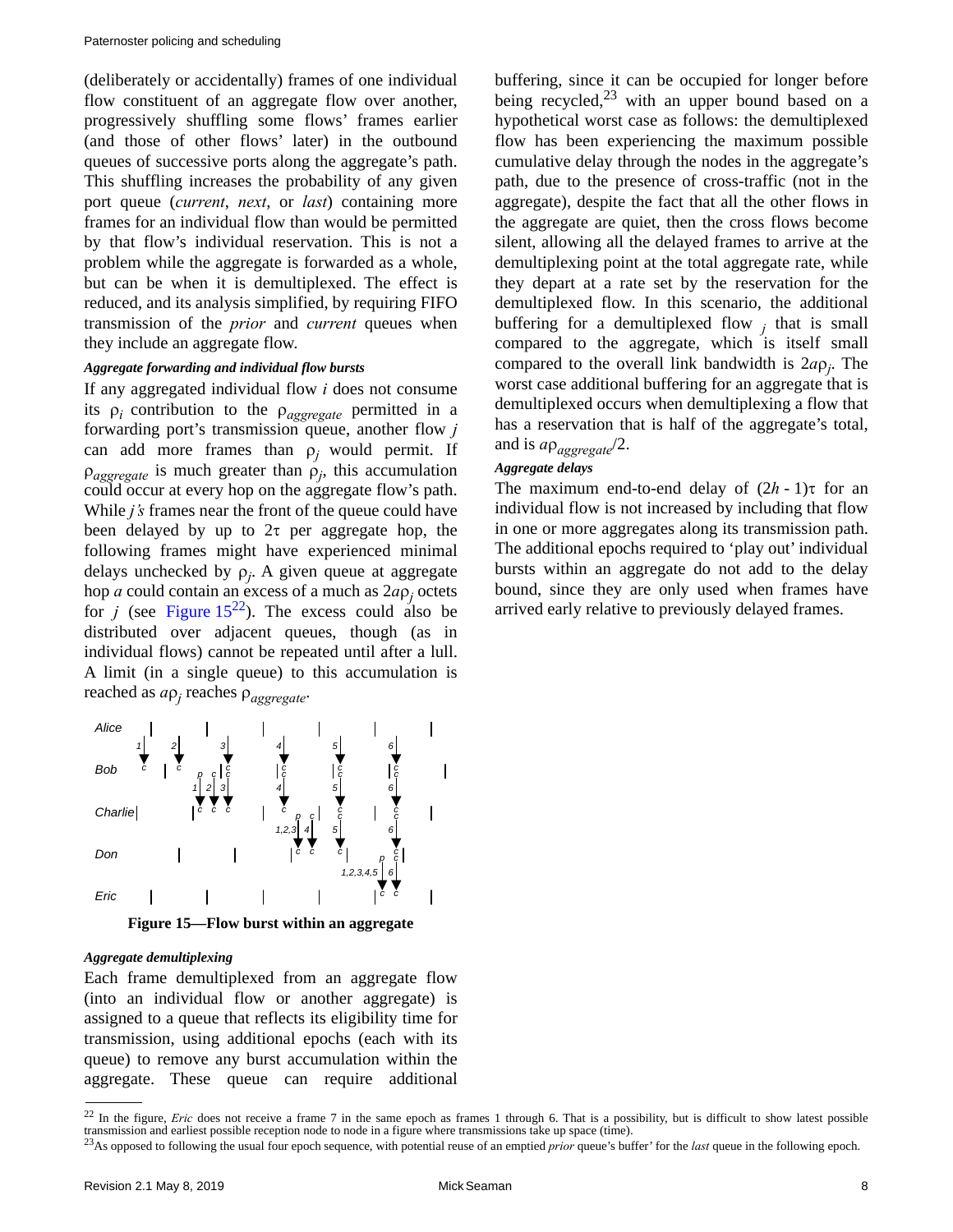# <span id="page-8-0"></span>**A. Pseudo-code**

The following 'C' code fragments illustrate the algorithm and highlight various points about its externally observable behavior—they are not intended to constrain real implementations in any other respect.

See Figure 16. Successive epochs and their *current* transmit queues are identified by the cyclically repeating series Zero, One, Two, … . The present epoch for each port and class of service can differ: epoch array elements identify their present *prior*, *current*, and *last* epochs<sup>24</sup> and currently selected tx (transmit) queue (*prior* or *current*) 25.

The reservations information for each port, class of service and packet stream or  $flow^{26}$ comprises the number of transmitted octets (including the overhead attributable to each packet) permitted for that flow in an epoch, the epoch (queue\_for: *current, next,* … *last*) for which that reservation's packets are being queued at present, and the remaining octet allocation for the reservation in that epoch.

See [Figure 17.](#page-8-1) When a packet (for an egress port and class of service) is relayed, its transmit packet\_allocation is subtracted from that remaining for its reservation's present queue\_for epoch. If the packet will fit it is enqueued, and if the remainder is not zero (indicating the possibility of queuing further packets for that epoch) the number remaining is updated and the procedure returns True (indicating success). If the packet was an exact fit, and the reservation had not yet begun queuing for the following epoch, queue\_for is advanced to that epoch and the number remaining reinitialized to the permitted quota before the procedure returns. If the packet didn't fit and the reservation has not yet advanced to the *next* epoch, the remainder is recalculated for that epoch with its updated allocation. This second attempt might succeed or fail (the total permitted allocation might be less than required for the packet's size). If the packet is not enqueued the procedure will  $\}$  } } return False, with queue\_for identifying the next epoch and remaining the excess of the (possibly multiple) queuing attempts in excess of the permitted allocation.

typedef int Int; // Types and constants case stropped by convention. typedef Int Port\_no; typedef Int Class; // Class of service

#define Epochs 4 // epochs and transmit queues for each port and class #define Reservations // number (arbitrary) of reservations per port and class

typedef Int Epoch; // {Zero, One, Two,. Queues-1} repeating typedef Int Allocation;

typedef struct

| Epoch | prior;              |
|-------|---------------------|
| Epoch | current;            |
| Epoch | last;               |
| Epoch | tx:                 |
|       | } Port_class_epoch; |
|       |                     |

typedef struct

| Epoch<br>Allocation<br>Allocation<br>Reservation; | queue for:<br>remaining;<br>permitted; |                                                                                                                               |
|---------------------------------------------------|----------------------------------------|-------------------------------------------------------------------------------------------------------------------------------|
| Epoch<br>Port class epoch<br>Queue<br>Reservation |                                        | following[Epochs];<br>epoch[Ports][Classes];<br>queue[Ports][Classes][Epochs];<br>reservations[Ports][Classes][Reservations]; |

#### **Figure 16—Data types and structures**

```
Boolean relay(port_no, class, reservation, packet, packet_allocation)
Port_no port_no;
Class class;
Reservation *reservation;
Packet packet;
Allocation packet_allocation;
{
   Allocation remainder;
  for(:;) {
      remainder = reservation->remaining - packet_allocation;
      if ((remainder >= 0)
      {
        enqueue_packet(port_no, class, reservation->queue_for);
      }
     if ((remainder > 0) ||
        (reservation->queue_for == epoch[port_no][class].last))
      {
        reservation->remaining = remainder; return (remainder >= 0);
      } 
      reservation->queue_for = following[queue_for];
     reservation->remaining = permitted;
     if (remainder == 0)
      {
        return (remainder >= 0);
```
#### <span id="page-8-1"></span>**Figure 17—Queuing a relayed packet for transmission**

<sup>&</sup>lt;sup>24</sup>The current value of all three epoch identifiers can be derived from any one: this structure avoids the need for modular arithmetic in the following code. <sup>25</sup>The queue structures themselves are independent of this description and are not included in Figure 16.

<sup>&</sup>lt;sup>26</sup>The procedures and criteria for associating any given packet with a particular reservation are independent of the present algorithm.